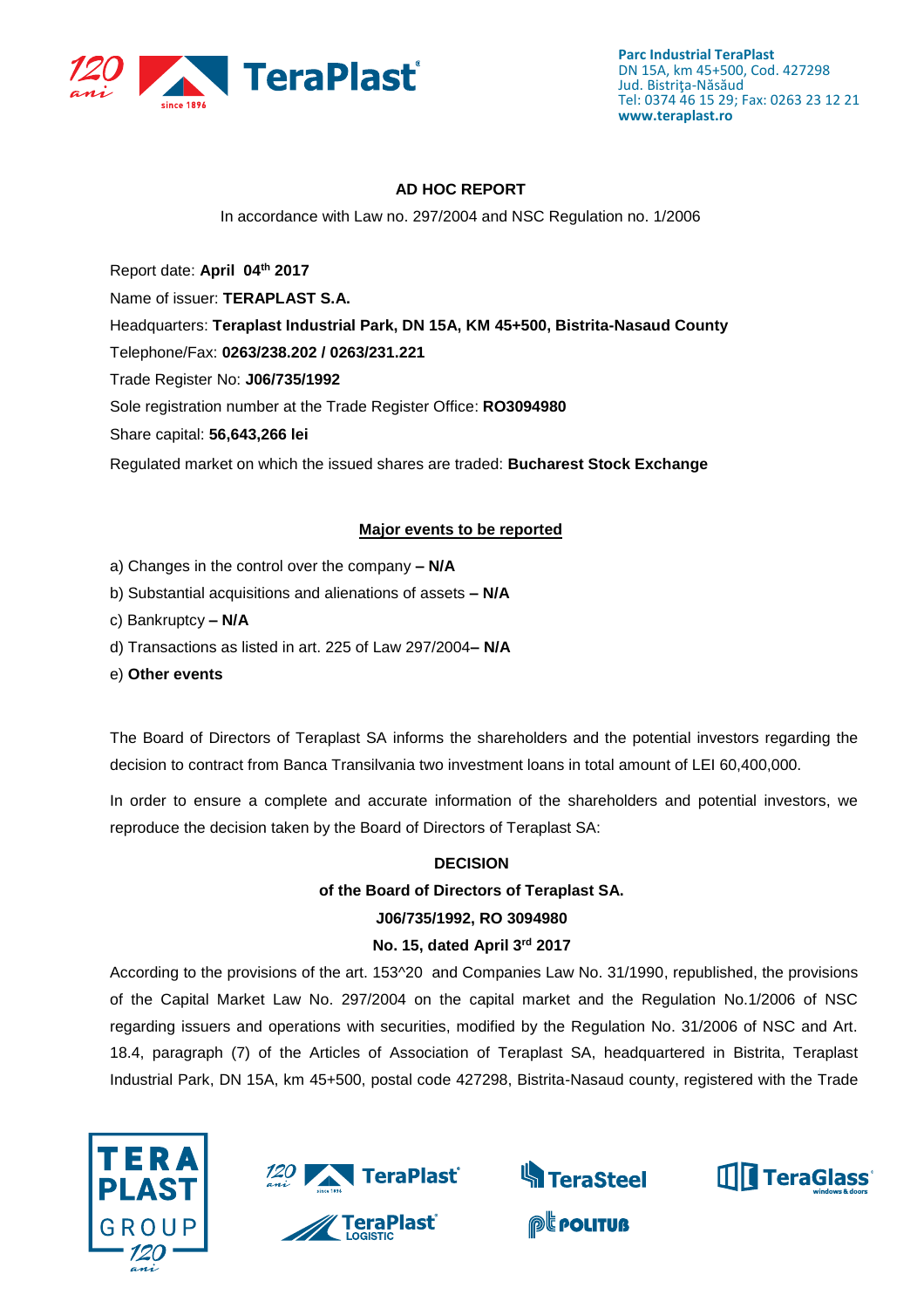

Registry Office under No. J06/735/1992, VAT registration No. 309498, in the April 3<sup>rd</sup> 2017 on-line meeting attended by all Board members:

Considering:

*a. The EGMS decision no 1, of February 09th 2017, by which it was approved:*

- *Start of investments in total amount of 72,00,.000 lei, in the 2017 financial exercise;* 

- *accessing some bank credits, concluding of some credit/leasing contracts, extending the bank credit/leasing contracts accessed, establishing the warranty structure for the credit/ leasing contracts accessed/extended, empowering the persons who will sign in the name of and for the Company the credit contracts/ leasing contracts /warranty contracts /additional acts to the credit/leasing contracts, as well as any other documents or instruments which are accessory, related to or to which reference is made in the credit/leasing contracts, warranty contracts or any other documents as well as to sign any other application*  forms, requests which might be necessary or useful regarding the accomplish of the investments mentioned *in the previous point.* 

b. Company's intention to contract from Banca Transilvania, as *Commercial Agreement, multi company and multi-currency (lei and euro)* – o credit line in which will be available the following financing types: investments loan, credit line for financing the current activity;

## **After deliberations, the Board of Directors, with the favourable vote of all its members,**

#### **DECIDES**

**1.** Approves the company to contract some investment loans, in total amount of Lei 60,400,000, from Banca Transilvania, for a period of 84 months, respectively:

- An investment credit in amount of 32,900,000 lei;
- An investment credit in amount of 27,500,000 lei;
- **2.** Approves the guarantee of the investment loan mentioned at point 1 with the following securities:
- a. For the investment credit in amount of 32,900,000 lei:
	- Mortgage on the building registered in CF: 50134, NO. Cadastral 50134-C1 representing PVC pipes, PVC profile factory and warehouse with the following units: raw materials warehouse factory with 3 units: PVC pipes, compounds and profiles; no cadastral 50134 –C2 Representing: PVC pipes and profiles warehouse in height P. Sc-3352 square meters; land 55.390 square meters.
	- **Mortgage on the assets financed by the investment credit;**
	- Mortgage on the cash ins from the company's current account;
- b. For the investment credit in amount of 27,500,000 lei:
	- **Mortgage on the assets financed by the investment credit;**







**@Leouture**